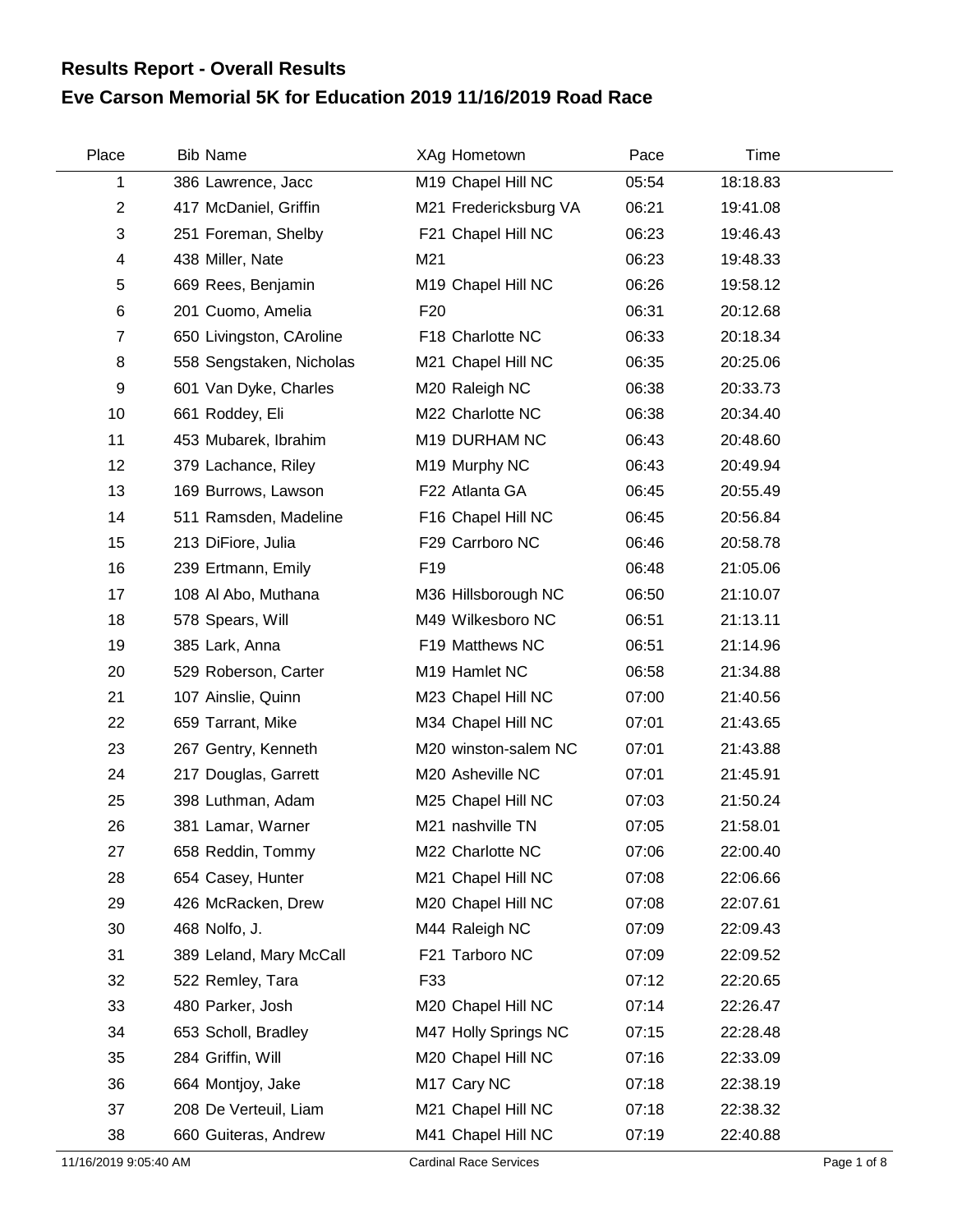| Place | <b>Bib Name</b>          | XAg Hometown          | Pace  | Time     |  |
|-------|--------------------------|-----------------------|-------|----------|--|
| 39    | 597 Tracy, William       | M21 Chapel Hill NC    | 07:19 | 22:41.70 |  |
| 40    | 343 Johnson, Steven      | M20 Chapel Hill NC    | 07:20 | 22:45.55 |  |
| 41    | 354 Katz, Alexandra      | F18 Greenville SC     | 07:21 | 22:46.29 |  |
| 42    | 168 Burgin, Walker       | M18 Charlotte NC      | 07:21 | 22:47.02 |  |
| 43    | 423 McGrinder, Tess      | F18 Chapel Hill NC    | 07:24 | 22:55.82 |  |
| 44    | 524 Richter, Caroline    | F18 Winston-Salem NC  | 07:25 | 23:00.36 |  |
| 45    | 204 Davidson, Jack       | M21 Charlotte NC      | 07:28 | 23:09.07 |  |
| 46    | 493 phillips, wyatt      | M21 Chapel Hill NC    | 07:31 | 23:17.91 |  |
| 47    | 466 Nester, Cooper       | M20 winston-salem NC  | 07:37 | 23:35.81 |  |
| 48    | 192 Conklin, Tyler       | M22 Chapel Hill NC    | 07:37 | 23:36.22 |  |
| 49    | 551 Saunders, McKinley   | F22 Chapel Hill NC    | 07:40 | 23:45.20 |  |
| 50    | 655 Smith, Matt          | M21 Chapel Hill NC    | 07:41 | 23:47.77 |  |
| 51    | 308 Hess, Karl           | M56 Smithfield NC     | 07:41 | 23:49.90 |  |
| 52    | 341 Johnson, Lena        | F21 Hillsborough NC   | 07:46 | 24:05.87 |  |
| 53    | 247 Fine, Ella           | F16 Chapel Hill NC    | 07:47 | 24:07.67 |  |
| 54    | 203 dargan, paul         | m29 Durham NC         | 07:51 | 24:19.71 |  |
| 55    | 273 Glenn, Joseph        | M34 Chapel Hill NC    | 07:51 | 24:19.95 |  |
| 56    | 580 Stanford, Katie      | F28 Hillsborough NC   | 07:56 | 24:34.31 |  |
| 57    | 262 Gabrielli, Richard   | M19 BURLINGTON NC     | 07:57 | 24:37.84 |  |
| 58    | 475 Ostrowski, Fred      | M61 Durham NC         | 07:58 | 24:40.27 |  |
| 59    | 334 Irmscher, Alexander  | M19 Charlotte NC      | 07:58 | 24:41.36 |  |
| 60    | 629 Wipper, Dennis       | M65 Carrboro NC       | 08:04 | 24:58.91 |  |
| 61    | 160 Brock, John Mitchell | M20 Chapel Hill NC    | 08:04 | 25:01.15 |  |
| 62    | 552 Schilly, Caleb       | M18 charlotte NC      | 08:07 | 25:08.66 |  |
| 63    | 605 Vaughn, Montana      | M22 Chapel Hill NC    | 08:07 | 25:10.08 |  |
| 64    | 122 Ayscue, Josh         | M16 Henderson NC      | 08:07 | 25:10.51 |  |
| 65    | 162 Brubaker, Amy        | F20 Chapel Hill NC    | 08:09 | 25:17.29 |  |
| 66    | 144 Blitstein, Austin    | M19 Cornelius NC      | 08:10 | 25:17.49 |  |
| 67    | 378 Lachance, Laura      | F50 Murphy NC         | 08:11 | 25:22.92 |  |
| 68    | 254 Fowler, Michael      | M19 Chapel Hill NC    | 08:14 | 25:31.07 |  |
| 69    | 176 Carr, Danielle       | F19 CARY NC           | 08:14 | 25:32.72 |  |
| 70    | 275 Goodwin, Chris       | M57 Greenville NC     | 08:15 | 25:36.04 |  |
| 71    | 439 Miller, Trevor       | M16 Hendersonville NC | 08:21 | 25:51.56 |  |
| 72    | 550 Sari, Cassia         | F18 Chapel Hill NC    | 08:21 | 25:54.07 |  |
| 73    | 244 Feng, Amy            | F18 Chapel Hill NC    | 08:23 | 25:59.10 |  |
| 74    | 463 Myers, Caleb         | M19 LEXINGTON NC      | 08:23 | 25:59.14 |  |
| 75    | 484 Partilla, Izzy       | F19 New York NY       | 08:24 | 26:02.19 |  |
| 76    | 345 Johnson, Sydney      | F21 Chapel Hill NC    | 08:24 | 26:02.71 |  |
| 77    | 380 Lahue, Ben           | M27 Carrboro NC       | 08:25 | 26:06.15 |  |
| 78    | 575 Smith, Stephen       | M23 Chapel Hill NC    | 08:28 | 26:15.03 |  |
| 79    | 231 Eckard, Jeffrey      | M51 Raleigh NC        | 08:29 | 26:16.41 |  |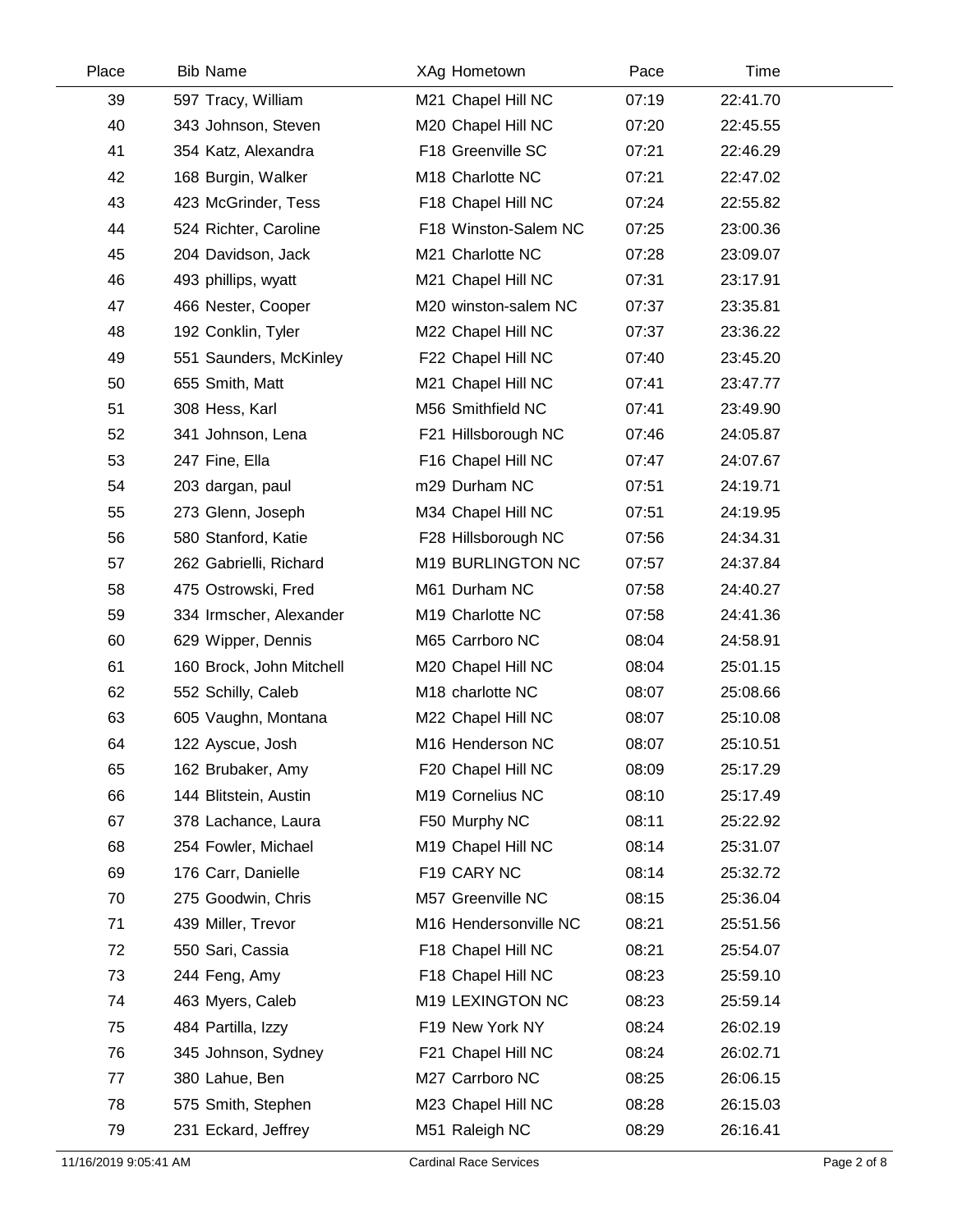| Place | <b>Bib Name</b>           | XAg Hometown           | Pace  | Time     |  |
|-------|---------------------------|------------------------|-------|----------|--|
| 80    | 519 Remley, Bradley       | M13                    | 08:29 | 26:18.77 |  |
| 81    | 501 Polgar, Sophia        | F <sub>19</sub>        | 08:30 | 26:19.65 |  |
| 82    | 132 Benson, Scott         | M53 wilson NC          | 08:30 | 26:22.10 |  |
| 83    | 396 Loftus, Elizabeth     | F20 Apex NC            | 08:31 | 26:24.70 |  |
| 84    | 109 Albertson, Noah       | M19 Concord NC         | 08:31 | 26:25.57 |  |
| 85    | 573 Smith, Randy          | F51 Chapel Hill NC     | 08:32 | 26:25.93 |  |
| 86    | 191 Cone, Meredith        | F18 Concord NC         | 08:32 | 26:26.47 |  |
| 87    | 615 White, Elliott        | F21 Chapel Hill NC     | 08:33 | 26:30.38 |  |
| 88    | 483 Parkhurst, Stewart    | F22 Charlotte NC 28209 | 08:33 | 26:30.79 |  |
| 89    | 589 Takamiya, Masaaki     | M54 Chapel Hill NC     | 08:37 | 26:43.42 |  |
| 90    | 172 Canovai, Isabella     | F21 Chapel Hill NC     | 08:38 | 26:46.39 |  |
| 91    | 232 Ellzey, Alfredo       | M22 Durham NC          | 08:38 | 26:46.76 |  |
| 92    | 200 Cummings, Jamie       | F20 Asheville NC       | 08:38 | 26:46.80 |  |
| 93    | 565 Simpson, Jessica      | F21 Chapel Hill NC     | 08:39 | 26:48.15 |  |
| 94    | 440 Missert, William      | M20 Chapel Hill NC     | 08:39 | 26:48.98 |  |
| 95    | 449 Morgan, Sarah         | F23 Raleigh NC         | 08:39 | 26:49.62 |  |
| 96    | 437 Miller, Braxton       | M13 Hendersonville NC  | 08:39 | 26:50.23 |  |
| 97    | 355 Kay, Tyler            | M19 Chapel Hill NC     | 08:40 | 26:51.25 |  |
| 98    | 510 Ramsden, Dale         | M55 Chapel Hill NC     | 08:40 | 26:51.78 |  |
| 99    | 324 Howell, Wanda         | F52 Smithfield NC      | 08:42 | 26:58.09 |  |
| 100   | 474 Ostrowski, Connie     | F58 Durham NC          | 08:42 | 26:58.87 |  |
| 101   | 266 Gattis, Megan         | F18 Hillsborough NC    | 08:43 | 27:02.34 |  |
| 102   | 473 Ostrowski, Anna       | F22 Durham NC          | 08:45 | 27:08.07 |  |
| 103   | 570 Smith, Alexander      | M19 CARY NC            | 08:46 | 27:10.27 |  |
| 104   | 280 Gorman, Lucy          | F18 Charlotte NC       | 08:47 | 27:12.36 |  |
| 105   | 202 Daly, Jillian         | F19 Chapel Hill NC     | 08:48 | 27:17.83 |  |
| 106   | 306 Herring, Molly        | F19 Chapel Hill NC     | 08:48 | 27:18.03 |  |
| 107   | 596 Torell, Kent          | M28 Raleigh NC         | 08:49 | 27:18.86 |  |
| 108   | 598 Turner, Nathaniel     | M18 Chapel Hill NC     | 08:49 | 27:21.36 |  |
| 109   | 432 Michael, Kayden       | F15 Sanford NC         | 08:50 | 27:22.66 |  |
| 110   | 577 Somers, Corinne       | F18 Cary NC            | 08:52 | 27:30.42 |  |
| 111   | 181 Carter, Michael       | M55 Cary NC            | 08:53 | 27:31.66 |  |
| 112   | 406 Mason, Sydney         | F20 Chapel Hill NC     | 08:54 | 27:36.25 |  |
| 113   | 410 McCarthy, Eloise      | F19 Louisville KY      | 08:55 | 27:36.98 |  |
| 114   | 182 Carvajal Garcia, Juan | M26 Carrboro NC        | 08:55 | 27:38.01 |  |
| 115   | 332 Huschle, Natalie      | F <sub>18</sub>        | 08:55 | 27:39.19 |  |
| 116   | 472 osborn, judy          | F66 charlotte NC       | 08:56 | 27:42.46 |  |
| 117   | 227 Dymond, Alex          | F19 Chapel Hill NC     | 08:57 | 27:44.62 |  |
| 118   | 582 Staudenmayer, Chiara  | F16 Sanford NC         | 09:00 | 27:54.68 |  |
| 119   | 429 Meredith, Marcia      | F51 Huntersville NC    | 09:01 | 27:57.42 |  |
| 120   | 662 Goodwin, Ryan         | M20 Greenville NC      | 09:02 | 27:58.70 |  |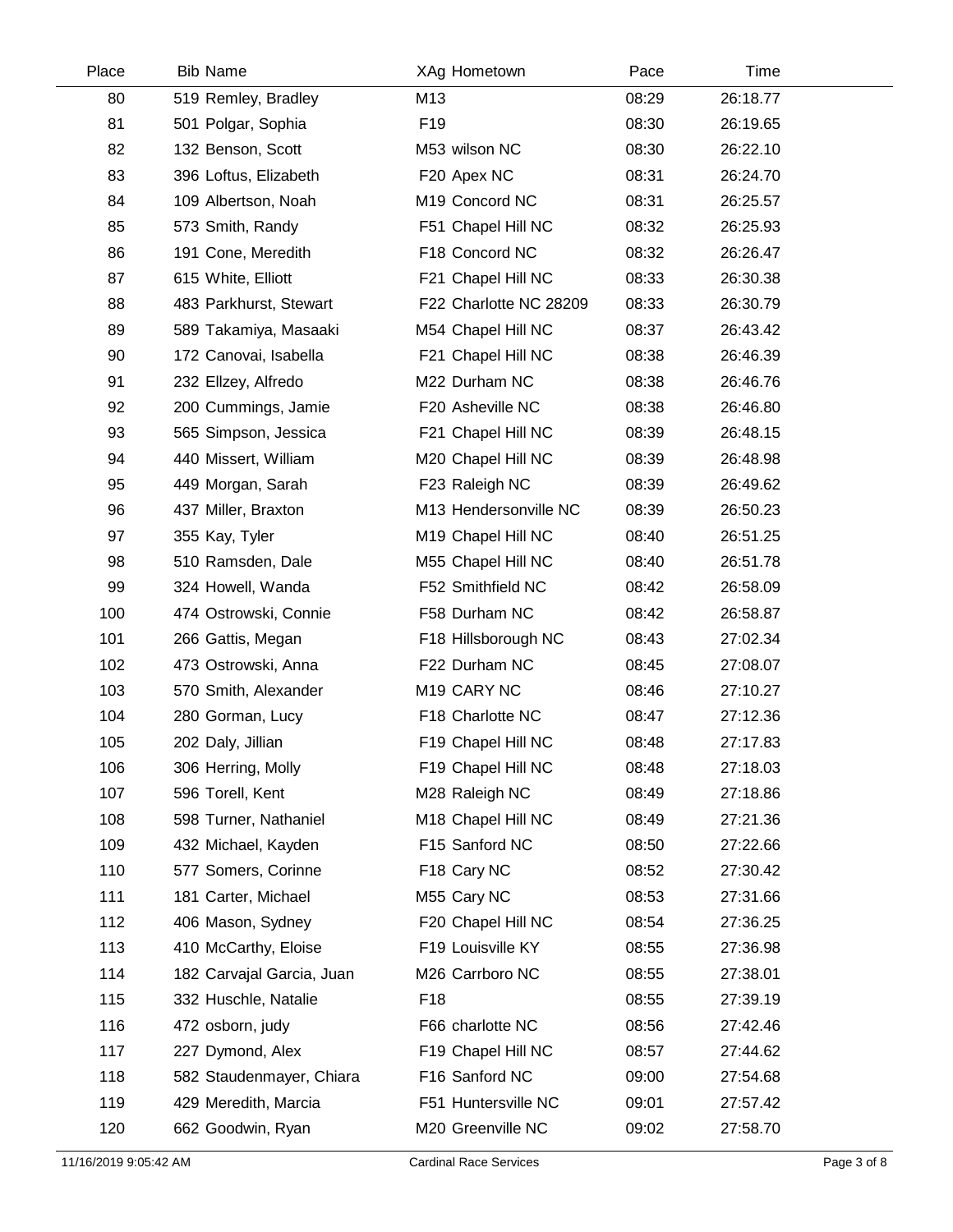| Place | <b>Bib Name</b>           | XAg Hometown         | Pace  | Time     |  |
|-------|---------------------------|----------------------|-------|----------|--|
| 121   | 165 Bruno, Elizabeth      | F54 Chapel Hill NC   | 09:04 | 28:05.07 |  |
| 122   | 555 Sechler, Ben          | M22 Matthews NC      | 09:06 | 28:11.74 |  |
| 123   | 127 Barnes, Liza          | F21 Chapel Hill NC   | 09:06 | 28:12.42 |  |
| 124   | 111 Allison, Emily        | F21 Ann Arbor MI     | 09:06 | 28:12.74 |  |
| 125   | 491 Phillips, Calvin      | M23 Monroe NC        | 09:06 | 28:13.75 |  |
| 126   | 269 Gerritz, Sam          | M53                  | 09:07 | 28:15.45 |  |
| 127   | 270 Gerritz, Sarah        | F <sub>52</sub>      | 09:07 | 28:15.59 |  |
| 128   | 610 Warren, Charlie       | M21 Matthews NC      | 09:07 | 28:15.67 |  |
| 129   | 356 Keating, Elizabeth    | F63 charlotte NC     | 09:08 | 28:18.01 |  |
| 130   | 523 Reyes Ruiz, Leila     | F29 Carrboro NC      | 09:08 | 28:20.23 |  |
| 131   | 663 Manneh, Lamin         | M21 Raleigh NC       | 09:09 | 28:21.82 |  |
| 132   | 238 Erlemann, Heather     | F19 Chapel Hill NC   | 09:09 | 28:21.85 |  |
| 133   | 572 Smith, Lucy           | F22 Chapel Hill NC   | 09:10 | 28:23.61 |  |
| 134   | 619 Williams, Isabel      | F19 Chapel Hill NC   | 09:12 | 28:32.02 |  |
| 135   | 194 Cooper, Anne Hope     | F19 Raleigh NC       | 09:13 | 28:35.19 |  |
| 136   | 291 Hager, Elaine         | F21 Chapel Hill NC   | 09:15 | 28:41.48 |  |
| 137   | 559 Severa, Tricia        | F53 WAKE FOREST N    | 09:16 | 28:44.23 |  |
| 138   | 236 Emerson, Ike          | M21                  | 09:17 | 28:46.06 |  |
| 139   | 638 Yang, Alex            | M21 Salisbury NC     | 09:17 | 28:46.15 |  |
| 140   | 525 Riggins, Anna Claire  | F21 Raleigh NC       | 09:17 | 28:48.08 |  |
| 141   | 639 Yang, John            | M21 Chapel Hill NC   | 09:23 | 29:05.57 |  |
| 142   | 263 Gattis, Blair         | F22 Hillsborough NC  | 09:24 | 29:09.91 |  |
| 143   | 500 Poindexter, Elizabeth | F31 Hillsborough NC  | 09:25 | 29:12.84 |  |
| 144   | 190 Colella, Victor       | M28 Chapel Hill NC   | 09:27 | 29:16.80 |  |
| 145   | 535 Roethling, Peter      | M53 Goldsboro NC     | 09:28 | 29:19.29 |  |
| 146   | 532 Roethling, Katherine  | F25 Goldsboro NC     | 09:28 | 29:19.42 |  |
| 147   | 576 Smith, Tanner         | M26 Durham NC        | 09:30 | 29:25.47 |  |
| 148   | 131 Benson, Paula         | F53 wilson NC        | 09:30 | 29:26.99 |  |
| 149   | 517 Reed, Pam             | F51 Chapel Hill NC   | 09:31 | 29:31.04 |  |
| 150   | 117 Asaro, Katherine      | F47 Chapel Hill NC   | 09:32 | 29:33.00 |  |
| 151   | 467 Nester, Lara          | F52 winston-salem NC | 09:35 | 29:41.48 |  |
| 152   | 225 Dupree, Seth          | M20 Chapel Hill NC   | 09:38 | 29:50.89 |  |
| 153   | 508 Quam, Casey           | F21 winston-salem NC | 09:40 | 29:59.37 |  |
| 154   | 148 Bouker, Casey         | F19 Chapel Hill NC   | 09:41 | 29:59.91 |  |
| 155   | 299 Harris, Carlisle      | F20 Chapel Hill NC   | 09:41 | 30:01.54 |  |
| 156   | 636 Wright, Will          | M39 Durham NC        | 09:42 | 30:05.19 |  |
| 157   | 553 Scholl, Tatum         | F20 Holly Springs NC | 09:43 | 30:06.16 |  |
| 158   | 257 Fritz, Leslie         | F29 Chapel Hill NC   | 09:44 | 30:10.84 |  |
| 159   | 641 Yaurov, Igor          | M24 Gastonia NC      | 09:45 | 30:12.45 |  |
| 160   | 445 Morales, Damian       | M21 Indian Trail NC  | 09:45 | 30:12.53 |  |
| 161   | 397 Luedeman, Megan       | F25 Pittsboro NC     | 09:46 | 30:16.30 |  |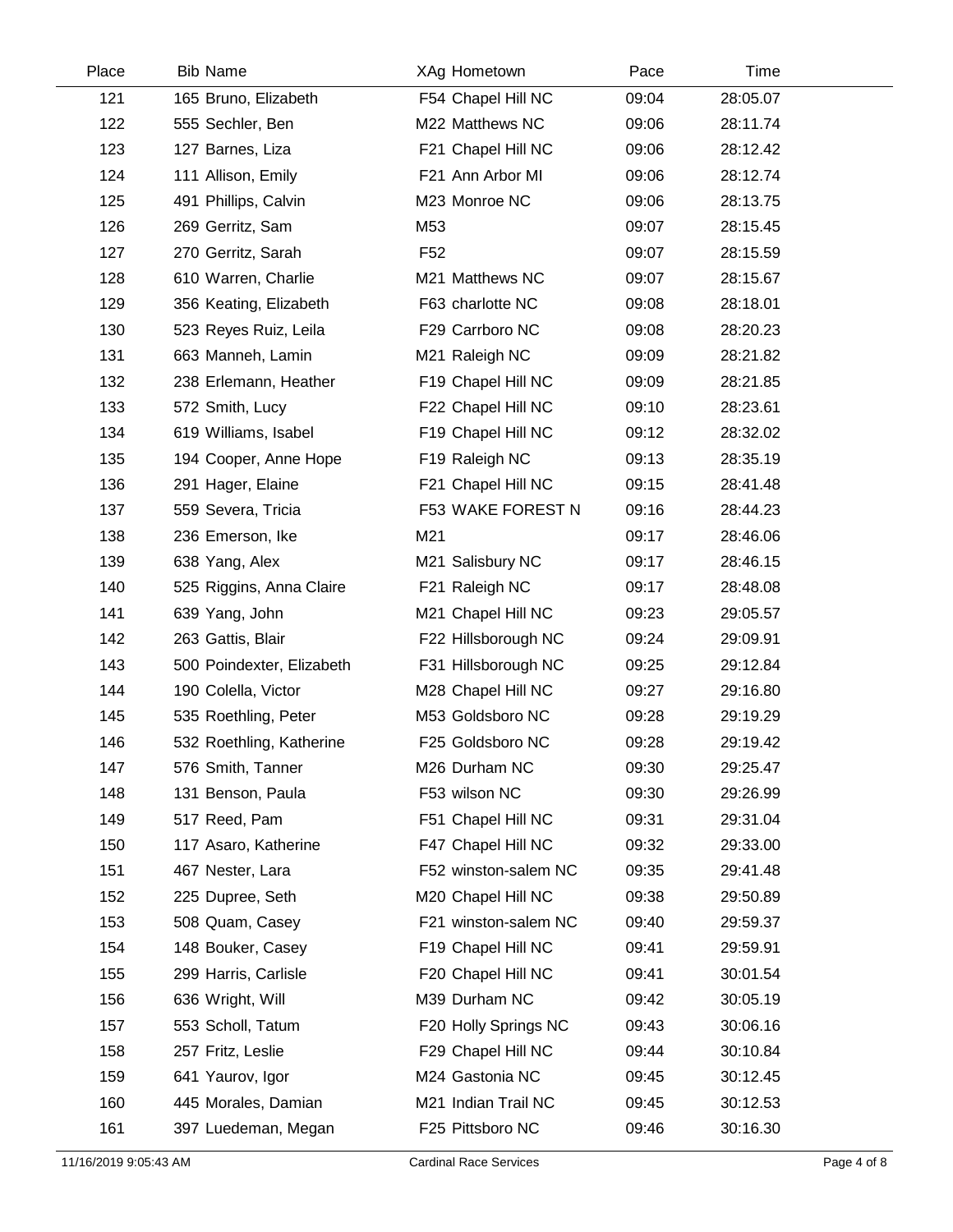| Place | <b>Bib Name</b>               | XAg Hometown       | Pace  | Time     |  |
|-------|-------------------------------|--------------------|-------|----------|--|
| 162   | 670 Andrews, Janae            | F20 Durham NC      | 09:46 | 30:17.37 |  |
| 163   | 671 Maldonado-Vasquez, Natali | F25 Chapel Hill NC | 09:47 | 30:18.16 |  |
| 164   | 450 Morgan, Thomas            | M17 Raleigh NC     | 09:48 | 30:21.49 |  |
| 165   | 285 Grill, Warren             | M52 Chapel Hill NC | 09:53 | 30:39.02 |  |
| 166   | 290 Guskiewicz, Kevin         | M53 Chapel Hill NC | 09:53 | 30:39.55 |  |
| 167   | 649 Anderson, Daniel          | M57 Chapel Hill NC | 09:54 | 30:39.85 |  |
| 168   | 128 Barth, Courtney           | F21 RALEIGH NC     | 09:54 | 30:41.79 |  |
| 169   | 222 Duncan, Elizabeth         | F52 Elkin NC       | 09:55 | 30:46.01 |  |
| 170   | 224 Duncan, Tony              | M58 Elkin NC       | 09:56 | 30:46.50 |  |
| 171   | 413 McCormick, Hadley         | F18 Chapel Hill NC | 09:56 | 30:48.33 |  |
| 172   | 321 Horwitz, Mitchell         | M55 Chapel Hill NC | 09:56 | 30:48.96 |  |
| 173   | 521 Remley, Emma              | F11                | 10:04 | 31:11.79 |  |
| 174   | 520 Remley, Bradley           | M42                | 10:05 | 31:14.21 |  |
| 175   | 448 Morgan, Brandon           | M50 Raleigh NC     | 10:05 | 31:15.99 |  |
| 176   | 600 Unrue, Sam                | M21 Chapel Hill NC | 10:06 | 31:17.07 |  |
| 177   | 459 Munoz, Michelle           | F22 Chapel Hill NC | 10:06 | 31:17.07 |  |
| 178   | 261 Gabaldon, Taylor          | M22 Cary NC        | 10:08 | 31:24.25 |  |
| 179   | 603 VanAuken, Victoria        | F19 Chapel Hill NC | 10:08 | 31:25.50 |  |
| 180   | 623 Wilson, Ellie             | F22 Carrboro NC    | 10:09 | 31:26.83 |  |
| 181   | 668 Andrews, Peter            | M58 Durham NC      | 10:12 | 31:38.46 |  |
| 182   | 490 Pentz, Julia              | F19 Boulder CO     | 10:13 | 31:40.20 |  |
| 183   | 137 Biddell, Grace            | F19 RALEIGH NC     | 10:13 | 31:40.27 |  |
| 184   | 611 Weber, John               | M52 Matthews NC    | 10:14 | 31:43.62 |  |
| 185   | 193 Cook, Mitchell            | M26 Charlotte NC   | 10:17 | 31:51.69 |  |
| 186   | 366 Killenberg, Jordan        | F20 Chapel Hill NC | 10:17 | 31:52.81 |  |
| 187   | 322 Houston, Drew             | M21 Raleigh NC     | 10:19 | 31:58.54 |  |
| 188   | 419 McGann, Connor            | M14 Raleigh NC     | 10:19 | 31:59.33 |  |
| 189   | 240 Evron, Wayne              | M65                | 10:20 | 32:02.93 |  |
| 190   | 585 Stroup, Terri             | F <sub>56</sub>    | 10:24 | 32:15.28 |  |
| 191   | 564 Simmons, Elizabeth        | F31 Chapel Hill NC | 10:25 | 32:17.28 |  |
| 192   | 442 Monson, Audrey            | F19 Durham NC      | 10:32 | 32:38.80 |  |
| 193   | 481 Parker, Madison           | F22 Carrboro NC    | 10:34 | 32:44.86 |  |
| 194   | 209 DeGeorge, Nicole          | F21 Chapel Hill NC | 10:36 | 32:50.61 |  |
| 195   | 361 Khan, Amina               | F23 BURLINGTON NC  | 10:40 | 33:03.55 |  |
| 196   | 256 Fritz, Julie              | F60 Chapel Hill NC | 10:44 | 33:16.89 |  |
| 197   | 606 Vernon, Angela            | F39 Liberty NC     | 10:46 | 33:23.68 |  |
| 198   | 590 Taylor, Isabelle          | F21 Chapel Hill NC | 10:51 | 33:37.90 |  |
| 199   | 171 Campbell, Bronwyn         | F18 Charlotte NC   | 10:52 | 33:39.93 |  |
| 200   | 118 Augustyn, Catherine       | F18 Charlotte NC   | 10:52 | 33:40.17 |  |
| 201   | 106 Aiello, Michelle          | F49 Matthews NC    | 10:52 | 33:40.84 |  |
| 202   | 451 Morris, Ryan              | F19 Chapel Hill NC | 10:52 | 33:40.87 |  |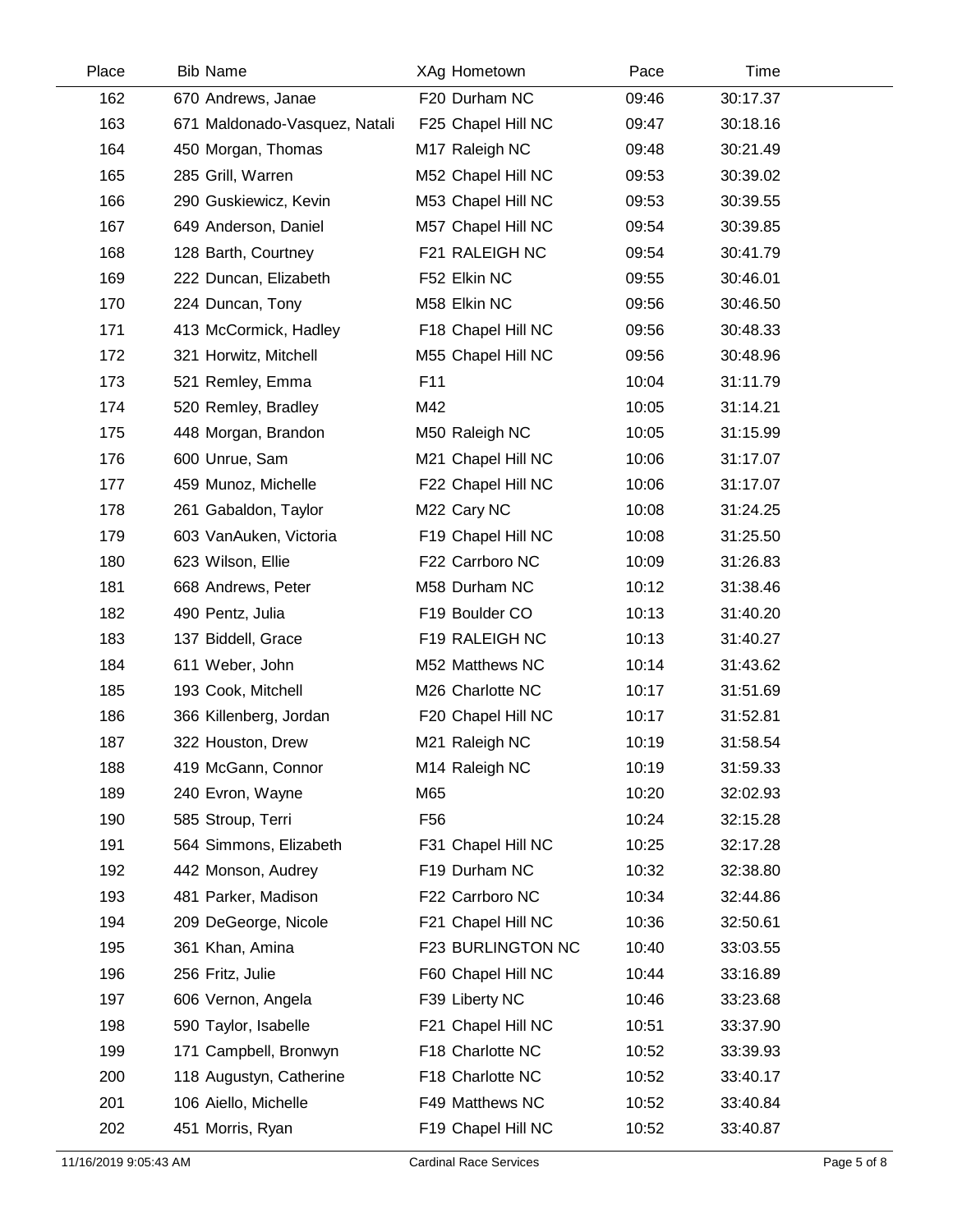| Place | <b>Bib Name</b>       | XAg Hometown             | Pace  | Time     |  |
|-------|-----------------------|--------------------------|-------|----------|--|
| 203   | 495 Pike, Phoebe      | F18 Chapel Hill NC       | 10:52 | 33:42.20 |  |
| 204   | 126 Barnes, Leah      | F19 Chapel Hill NC       | 10:54 | 33:46.75 |  |
| 205   | 497 Plaza, Beatriz    | F55 Chapel Hill NC       | 10:58 | 34:00.52 |  |
| 206   | 411 McCarthy, Sofia   | F22 Durham NC            | 11:01 | 34:07.62 |  |
| 207   | 488 Pedzwater, Marcy  | F24 Chapel Hill NC       | 11:01 | 34:08.22 |  |
| 208   | 129 Bauman, Brooke    | F20 Carrboro NC          | 11:01 | 34:08.34 |  |
| 209   | 145 Blizzard, Doug    | M52 Smithfield NC        | 11:02 | 34:10.85 |  |
| 210   | 149 Boutwell, Megan   | F18 Cary NC              | 11:02 | 34:11.41 |  |
| 211   | 477 Owete, Uzorma     | M22 Chapel Hill NC       | 11:15 | 34:52.25 |  |
| 212   | 241 Ezekwesili, Agnes | F20 Chapel Hill NC       | 11:16 | 34:56.25 |  |
| 213   | 183 Casey, Kim        | F39 Sanford NC           | 11:19 | 35:03.78 |  |
| 214   | 243 Fasig, Ella       | F15 Sanford NC           | 11:19 | 35:03.81 |  |
| 215   | 412 Mccorkle, Meg     | F24 Charlotte NC         | 11:25 | 35:23.34 |  |
| 216   | 430 Messick, Will     | M30 RALEIGH NC           | 11:27 | 35:29.49 |  |
| 217   | 651 Vanderkwaak, Ben  | M19 Asheville NC         | 11:29 | 35:35.66 |  |
| 218   | 206 Davis, Jennifer   | F56 Candler NC           | 11:29 | 35:36.23 |  |
| 219   | 612 Werthmuller, Erin | F21 Charlotte NC         | 11:39 | 36:07.34 |  |
| 220   | 447 Morgan, Beth      | F51 Raleigh NC           | 11:47 | 36:31.44 |  |
| 221   | 656 Ayscue, Cyndi     | F50 Henderson NC         | 11:51 | 36:45.49 |  |
| 222   | 363 Khan, Saad        | M25 BURLINGTON NC        | 12:07 | 37:34.68 |  |
| 223   | 121 Ayscue, Jeff      | M49 Henderson NC         | 12:07 | 37:34.87 |  |
| 224   | 401 Maloney, Claire   | F21 Chapel Hill NC       | 12:10 | 37:41.85 |  |
| 225   | 634 Wiseman, Talia    | F21 Chapel Hill NC       | 12:11 | 37:46.92 |  |
| 226   | 362 Khan, Fozia       | <b>F52 BURLINGTON NC</b> | 12:25 | 38:28.75 |  |
| 227   | 581 Stanford, Lyda    | F61 Hillsborough NC      | 12:25 | 38:30.55 |  |
| 228   | 530 Roberson, Jill    | F59 West End NC          | 12:27 | 38:36.97 |  |
| 229   | 433 Midkiff, Margot   | F18 Birmingham AL        | 12:28 | 38:38.50 |  |
| 230   | 646 Ziegler, Hannah   | F18 Raleigh NC           | 12:28 | 38:38.95 |  |
| 231   | 478 Page, Barbara     | F74 Chapel Hill NC       | 12:35 | 38:59.32 |  |
| 232   | 123 Ayscue, Katie     | F21 Henderson NC         | 13:00 | 40:17.83 |  |
| 233   | 312 Hinson, Kathy     | F56 Chapel Hill NC       | 13:03 | 40:27.98 |  |
| 234   | 431 Meyers, Olivia    | F26 Raleigh NC           | 13:10 | 40:48.80 |  |
| 235   | 512 Ramsden, Noah     | M14 Chapel Hill NC       | 13:34 | 42:04.52 |  |
| 236   | 246 Fields, Ross      | M31 Raleigh NC           | 13:38 | 42:14.88 |  |
| 237   | 245 Fields, Casey     | F26 Durham NC            | 13:41 | 42:26.07 |  |
| 238   | 409 McCann, Michael   | M64 Dudley NC            | 13:49 | 42:48.85 |  |
| 239   | 608 Walker, Katelyn   | F18 Chapel Hill NC       | 13:50 | 42:54.04 |  |
| 240   | 359 Kemper, David     | M54 Asheville NC         | 13:50 | 42:54.14 |  |
| 241   | 358 Kemper, Angela    | F54 Asheville NC         | 13:51 | 42:54.58 |  |
| 242   | 418 McElroy, Emma     | F18 Chapel Hill NC       | 13:51 | 42:54.97 |  |
| 243   | 143 Bledsoe, Nancy    | F48 Hickory NC           | 13:53 | 43:02.35 |  |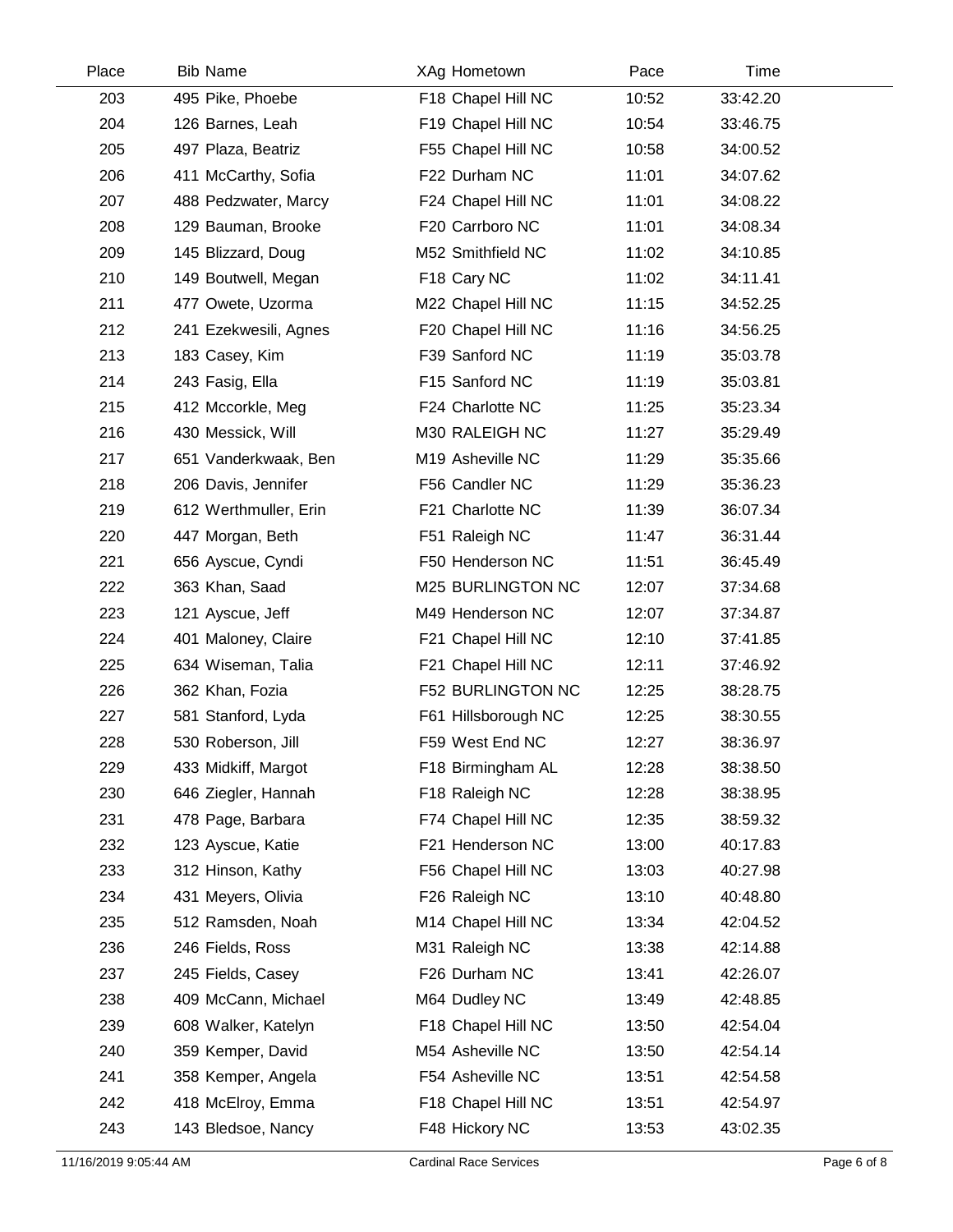| Place | <b>Bib Name</b>            | XAg Hometown           | Pace  | Time     |  |
|-------|----------------------------|------------------------|-------|----------|--|
| 244   | 403 Martin, Andrew         | M31 Charlotte NC 28209 | 13:55 | 43:07.93 |  |
| 245   | 657 Laws, Michelle         | F51 Chapel Hill NC     | 13:56 | 43:11.07 |  |
| 246   | 613 Whisenant, Jefferson   | M28 Raleigh NC         | 13:56 | 43:11.34 |  |
| 247   | 614 Whisenant, Waverly     | F28 Raleigh NC         | 13:56 | 43:12.63 |  |
| 248   | 421 McGann, Jordan         | F21 Raleigh NC         | 14:01 | 43:28.04 |  |
| 249   | 207 Davis, Miki            | F57 Raleigh NC         | 14:02 | 43:28.79 |  |
| 250   | 420 McGann, Joanna         | F51 Raleigh NC         | 14:02 | 43:29.88 |  |
| 251   | 594 Thompson, Geoffrey     | M58 Durham NC          | 14:02 | 43:30.43 |  |
| 252   | 295 Happ, Mallory          | F21 Chapel Hill NC     | 14:11 | 43:58.74 |  |
| 253   | 567 Sisko, Alexis          | F21 Mooresville NC     | 14:12 | 43:59.73 |  |
| 254   | 446 Morgan, Anna           | F22 Raleigh NC         | 14:12 | 44:00.40 |  |
| 255   | 371 Kokush, Emily          | F20 Chapel Hill NC     | 14:12 | 44:00.65 |  |
| 256   | 250 Finlay, Stephanie      | F48 Harrisburg NC      | 14:12 | 44:02.73 |  |
| 257   | 595 Thompson, Susan        | F59 Durham NC          | 14:13 | 44:05.13 |  |
| 258   | 249 Finlay, Kevin          | M48 Harrisburg NC      | 14:14 | 44:06.55 |  |
| 259   | 253 Fowler, Caroline       | F56 Apex NC            | 14:27 | 44:47.12 |  |
| 260   | 235 Eltschlager, Spencer   | M23 Pinehurst NC       | 14:27 | 44:47.65 |  |
| 261   | 237 Entwistle, Hannah      | F21 Chapel Hill NC     | 14:27 | 44:47.77 |  |
| 262   | 652 Kirkman, Collin        | M21 asheboro NC        | 14:27 | 44:48.96 |  |
| 263   | 234 Eltschlager, Lisl      | F21 Chapel Hill NC     | 14:28 | 44:49.89 |  |
| 264   | 233 Eltschlager, John      | M55 Pinehurst NC       | 14:28 | 44:50.80 |  |
| 265   | 536 Roggenbuck, Sharon     | F81 Hillsborough NC    | 14:30 | 44:57.62 |  |
| 266   | 255 Fowler, Scott          | M56 Apex NC            | 14:37 | 45:18.69 |  |
| 267   | 307 Hess, Erich            | M19 Smithfield NC      | 14:42 | 45:34.80 |  |
| 268   | 309 Hess, Molly            | F53 Smithfield NC      | 14:43 | 45:36.49 |  |
| 269   | 142 Bledsoe, Evan          | M50 Hickory NC         | 14:54 | 46:10.32 |  |
| 270   | 348 Jordahl, Rob           | M57 Waxhaw NC          | 14:59 | 46:26.46 |  |
| 271   | 513 Ramsden, Wendi         | F58 Chapel Hill NC     | 15:09 | 46:56.41 |  |
| 272   | 282 Greelish, Caroline     | F21 Chapel Hill NC     | 15:26 | 47:49.45 |  |
| 273   | 196 Crew, Heather          | F21 Chapel Hill NC     | 15:26 | 47:49.53 |  |
| 274   | 205 Davis, Emily           | F21 WILSON NC          | 15:32 | 48:07.66 |  |
| 275   | 155 Bradley, Doug          | M62 Cary NC            | 15:35 | 48:17.00 |  |
| 276   | 156 Bradley, Robin         | F62 Cary NC            | 15:35 | 48:17.05 |  |
| 277   | 489 Pender, Natalie        | F41 Charlotte NC       | 16:16 | 50:26.90 |  |
| 278   | 402 Marshall-Clark, Morgan | F32 Asheville NC       | 16:43 | 51:48.97 |  |
| 279   | 199 Cummings, Anne-Marie   | F31 Chapel Hill NC     | 16:43 | 51:49.75 |  |
| 280   | 407 Mayse, Matthew         | M43 Pittsboro NC       | 17:23 | 53:54.09 |  |
| 281   | 408 Mayse, Teresa          | F66 Pittsboro NC       | 17:24 | 53:55.47 |  |
| 282   | 264 Gattis, Dana           | F52 Hillsborough NC    | 17:29 | 54:11.76 |  |
| 283   | 464 Nellis, Lisa           | F56 Mebane NC          | 17:29 | 54:12.77 |  |
| 284   | 392 Livengood, Grant       | M53 Raleigh NC         | 17:31 | 54:17.46 |  |